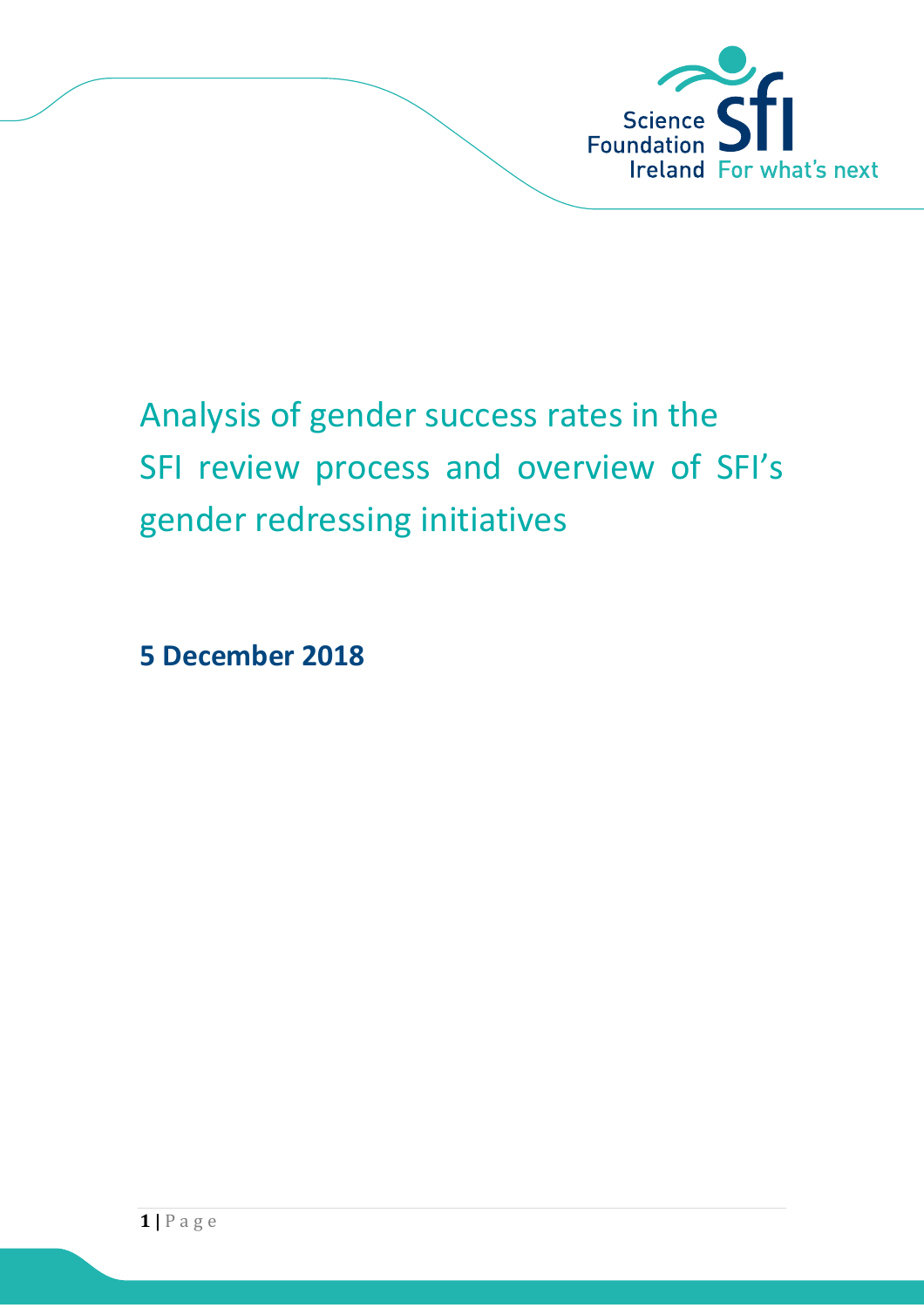

# **Executive Summary**

- The success rate for both male and female applicants across SFI's portfolio of awards since 2011 is 30%
- 75% of all applications received by SFI for funding are from male researchers in Irish Higher Education Institutions
- Successful female applicants, on average, receive smaller awards, compared to male applicants, however, female applicants, on average, request less funding
- The success rate for female applicants to SFI Research Centres is 33% compared to 25% for male applicants
- 5 out of 12 SFI Research Centres (2012 and 2013 cohort) have reached or are within 2% of SFI's target of 40% gender balance within their team members
- There is significant gender imbalance amongst the Principal or Lead Investigator positions within SFI Research Centres. Towards redressing this, success in Phase 2 funding requires the SFI Research Centres to develop a Gender Action Plan that will be assessed during progress reviews. Furthermore, Phase 2 awardees will be required to set targets against a gender key performance indicator, which will be assessed on a 6-monthly basis.

## **Introduction**

For a number of years, Science Foundation Ireland (SFI) has been at the forefront in developing initiatives to remove and mitigate any existing or perceived factors that may limit the participation of women in STEM careers. In 2016, SFI consolidated its position with the launch of its Gender Strategy [see Appendix 1] providing a comprehensive framework which enabled streamlining gender initiatives across all SFI's programmes, with the overarching aim of redressing gender imbalance amongst award holders.

SFI is taking several approaches towards realising its Gender Strategy. The first involves supporting researchers at the most critical junctures in their careers; the second encourages more applications from excellent female researchers to the SFI Research Professorship Programme; the third is focused on redressing gender imbalance within SFI team member cohorts and the fourth is top-down, whereby the institutional culture can be made more aware of gender issues and become proactive in redressing gender imbalance. The latter is being addressed by the Athena SWAN Charter in Ireland<sup>1</sup>.

<sup>1</sup> http://hea.ie/2017/04/15/prestigious-athena-swan-charter-awards-announced-for-irish-highereducation-institutions/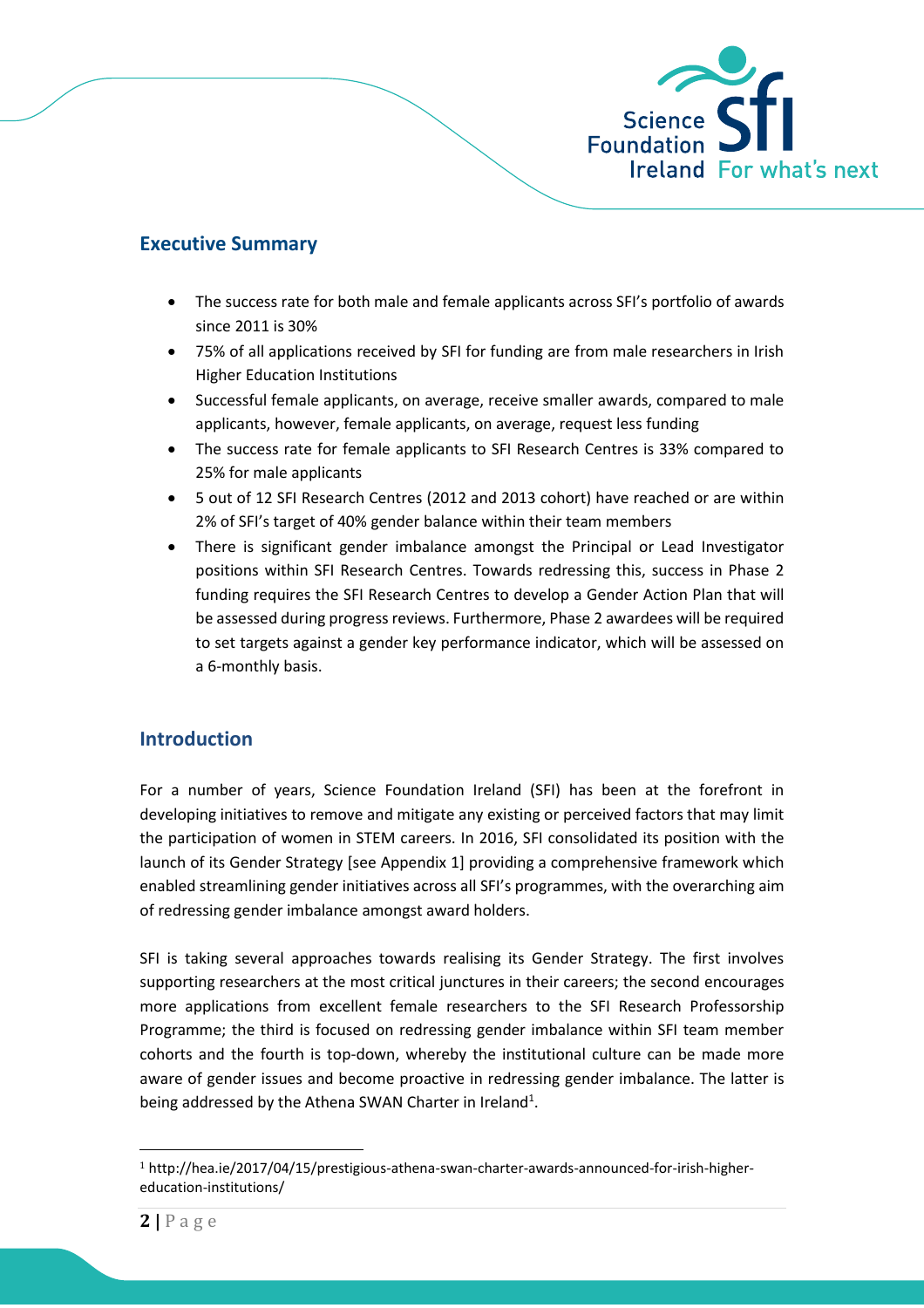

SFI has been collecting and analysing data on application submission and success rates by gender since 2011. These data have enabled it to monitor the effectiveness of its gender redressing initiatives, reveal if there are unintentional gender biases in review processes and examine gender balance across the portfolio of SFI research awards.

In support of SFI's commitment to the transparency of its review processes, we present analyses of gender disaggregated data across all SFI Funding Programmes since 2011. This paper summarises these data and describes ongoing and recently launched initiatives being undertaken by SFI towards attaining its Agenda 2020 Gender KPI targets.

## **Summary of SFI's Gender redressing initiatives**

SFI has been aware for some time that we receive fewer applications from female candidates compared to their male counterparts however, there is no difference in male to female success rates following the agency review procedures. SFI has therefore focussed on initiatives to increase the number of applications received from excellent female researchers whilst maintaining its high standards of peer review for excellence and impact.

In particular, SFI has incorporated a gender initiative into the SFI Starting Investigator Research Grant (SIRG) Programme, which incentivises the Research Bodies to nominate excellent female candidates by permitting a maximum of 6 (out of a possible 12) male candidates to the funding call. Upon submission to SFI all applications are treated equally regardless of the gender of the applicant. Previously this gender initiative resulted in an increase in the number of female awardees from 27% in 2013 to 54% in 2015. The 2018 programme is currently in its closing stages, so no final data are available yet, however the initiative successfully encouraged a gender balance in applications with 48% received from women.

Further rollout of gender redressing initiatives amongst SFI programmes includes encouraging more applications from excellent female researchers to the SFI Research Professorship Programme. As part of this initiative SFI is mandating that for all institutions wishing to nominate candidates to the programme, one of the next two successful Expressions of Interest (i.e., approved by SFI) must be associated with a female candidate, which must then be followed up with the submission of a Full Proposal.

More recently, applicants to the SFI Centres for Research Training and the SFI Research Centres (2013) Phase 2 programmes are required to develop a Gender Action Plan that will be assessed as part of the review process and during progress reviews. These plans involve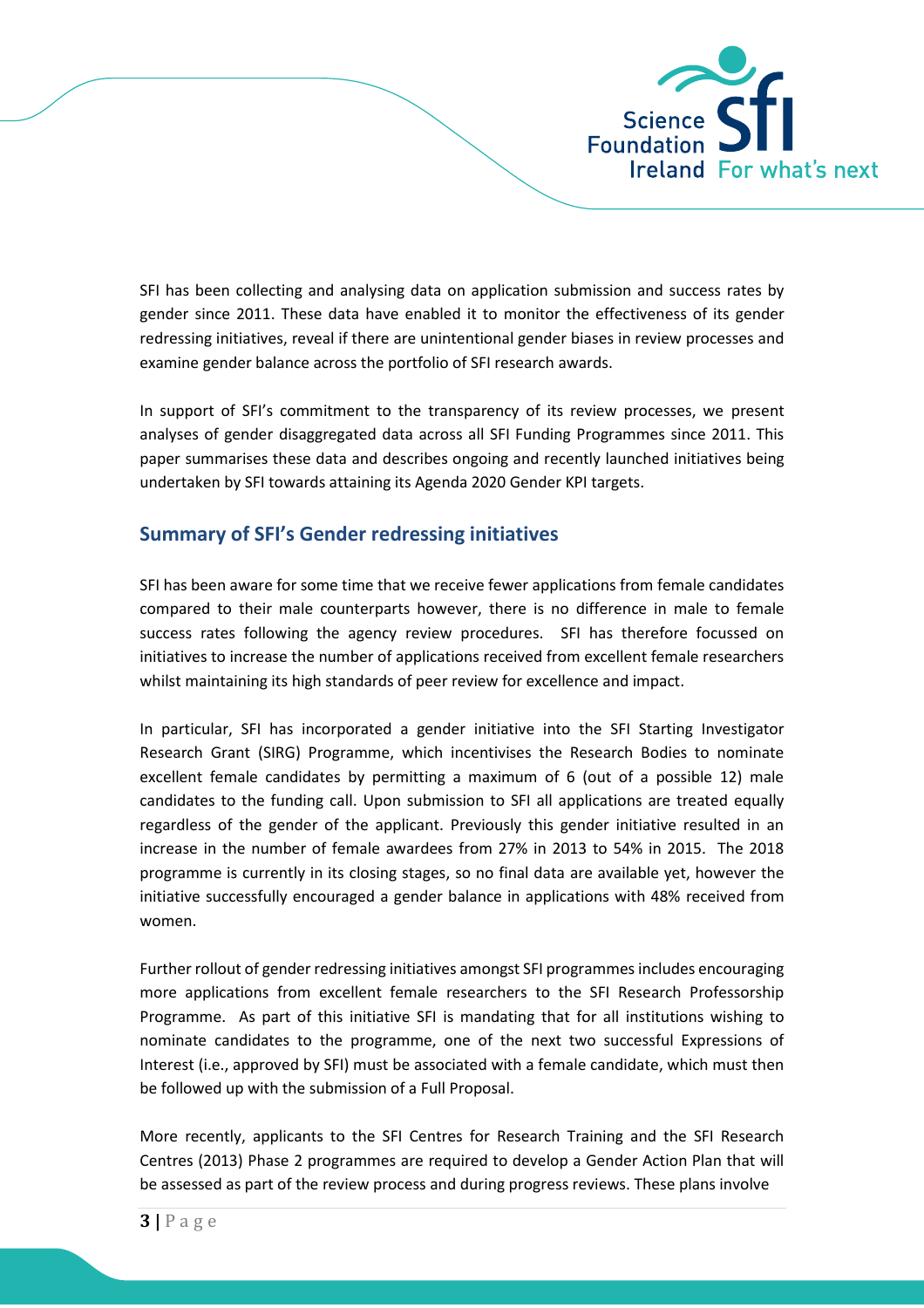

setting targets for achieving gender balance at all team member levels for each year of the award; progress will be monitored annually. Furthermore, Phase 2 awardees and all SFI Research Centres will be required to set targets against a gender key performance indicator, which will be assessed on a 6-monthly basis.

SFI continues to implement specific grant management policies to deal with the needs of female researchers during periods of maternity and adoptive leave and will continue to innovate in this regard. SFI recently performed a survey of its award holders that availed of the SFI Maternity / Adoptive Leave Allowance since its inception to review the impact of this support. The results were positive and over 80% of respondents used the supplement to hire a replacement and maintain continuity of their research programme. The feedback from this survey will inform enhancements to the policy in the coming months.

With regard to SFI's Investigator and Career Development Award Programmes, SFI has been providing an opportunity (since circa 2006) for applicants who have taken periods of leave, including that corresponding to maternity, to avail of concessions that support their career progression. Periods of absence for maternity, adoptive leave are also taken into consideration by reviewers when evaluating an applicant's research active years / outputs.

The policies being developed by SFI and associated outcomes will complement and support the Athena SWAN initiative, whereby the Irish Research Council, SFI and the Health Research Board will require research bodies to have attained a bronze institutional Athena SWAN award by the end of 2019 (IoTs/TUs may be required to have applied for a bronze award by this date) and have attained a silver institutional Athena SWAN by the end of 2023, to be eligible for research-funding<sup>2</sup>. The Athena Swan Charter is the internationally recognised 'quality mark' for gender equality.

SFI is also committed to tackling implicit bias within the review process. To this end all SFI staff and members of the SFI Board receive face-to-face training on unconscious bias. Currently, all postal reviewers must agree to SFI's Reviewer Code of Conduct before gaining access to review documentation; as part of this they are requested to review and consider guidance provided in a training video, reproduced by kind permission of The Royal Society. Sitting review panels are also briefed on unconscious bias prior to the review process being

<sup>2</sup> Institutions will be required to show evidence of having retained their bronze status in the absence of attaining a silver award [http://hea.ie/assets/uploads/2018/11/Gender-Equality-Taskforce-Action-](http://hea.ie/assets/uploads/2018/11/Gender-Equality-Taskforce-Action-Plan-2018-2020.pdf)[Plan-2018-2020.pdf](http://hea.ie/assets/uploads/2018/11/Gender-Equality-Taskforce-Action-Plan-2018-2020.pdf)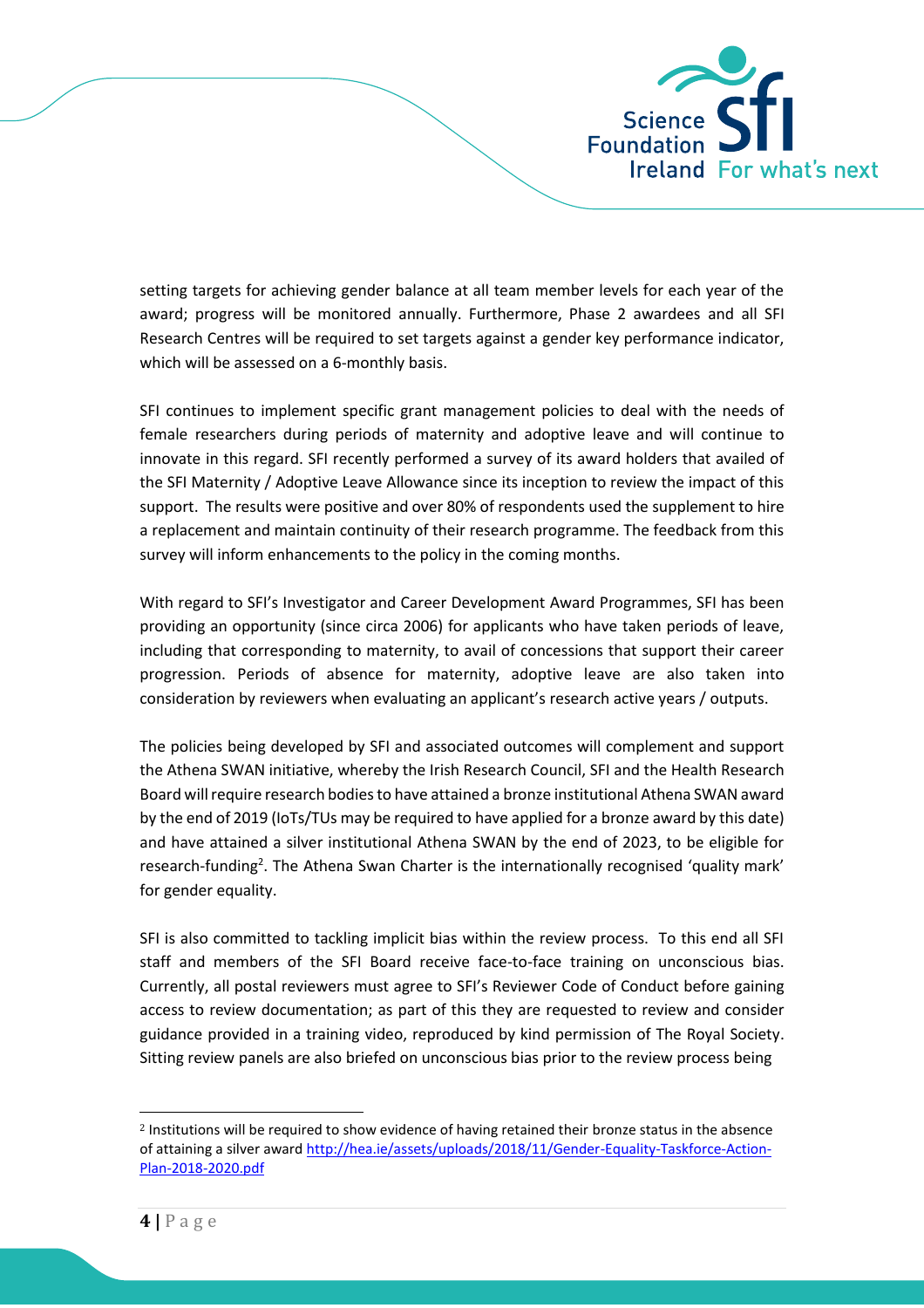

undertaken. SFI has recently developed its own training video and this will be used as part of a more extensive programme on unconscious bias training going forward.

Another aspect of SFI's Gender Strategy is to ensure that gender is integrated as a perspective in all the research SFI funds, when this is relevant. During 2017, wording was developed for inclusion in all call documents that required applicants to provide a statement articulating the sex/gender variables in their research, as well as guidance for applicants and a request for comment from the reviewers. This approach was 'soft' launched for a number of SFI programmes including Res Prof, FRL, TIDA. It included a link to the gender strategy and a recommendation to consider sex/gender in the research programme. The 'full launch' will be applied to the next iteration of the SFI Investigators programme or its equivalent. This 'full' launch will require applicants to provide a statement articulating the sex/gender variables in their research and will include guidance for applicants and a request for comment from the reviewers (as a subsection of the research programme comment).

Finally, SFI is a seed partner for Ireland and the UK in an EU gender project called ACT, which aims to improve access, sharing, and improvement of gender equality knowledge by advancing Communities of Practice (CoP) as agents for implementing gender equality actions amongst Research Performing Organisations and Research Funding Organisations in the European Research Area. This includes integration of the gender dimension into research content and process. As a Research Funding Organisation in ACT, SFI will setup and coordinate a CoP amongst RFOs across Europe.

## **Gender Data summary**

The Research Policy team has undertaken a review of gender in the SFI peer review processes by analysing data on application submission and success rates since 2011.

The analyses detailed below include SFI research programmes from 2011 that were managed end to end in our Grants and Awards Management System, SESAME [see Appendix 2]. This enabled an assessment of success rates since all details pertaining to applications were available. Programmes were gradually managed through SESAME from 2011, and therefore awards made under programmes prior to 2011 were excluded as these data were not available in the system. Furthermore, non-research funded programmes (e.g. Science Week events, SFI Discover Programme awards) and programmes where SFI simply provided the funding to another organisation who solicit and process the applications, for example The Wellcome Trust, Royal Society, Joint Funding initiatives etc., were also excluded.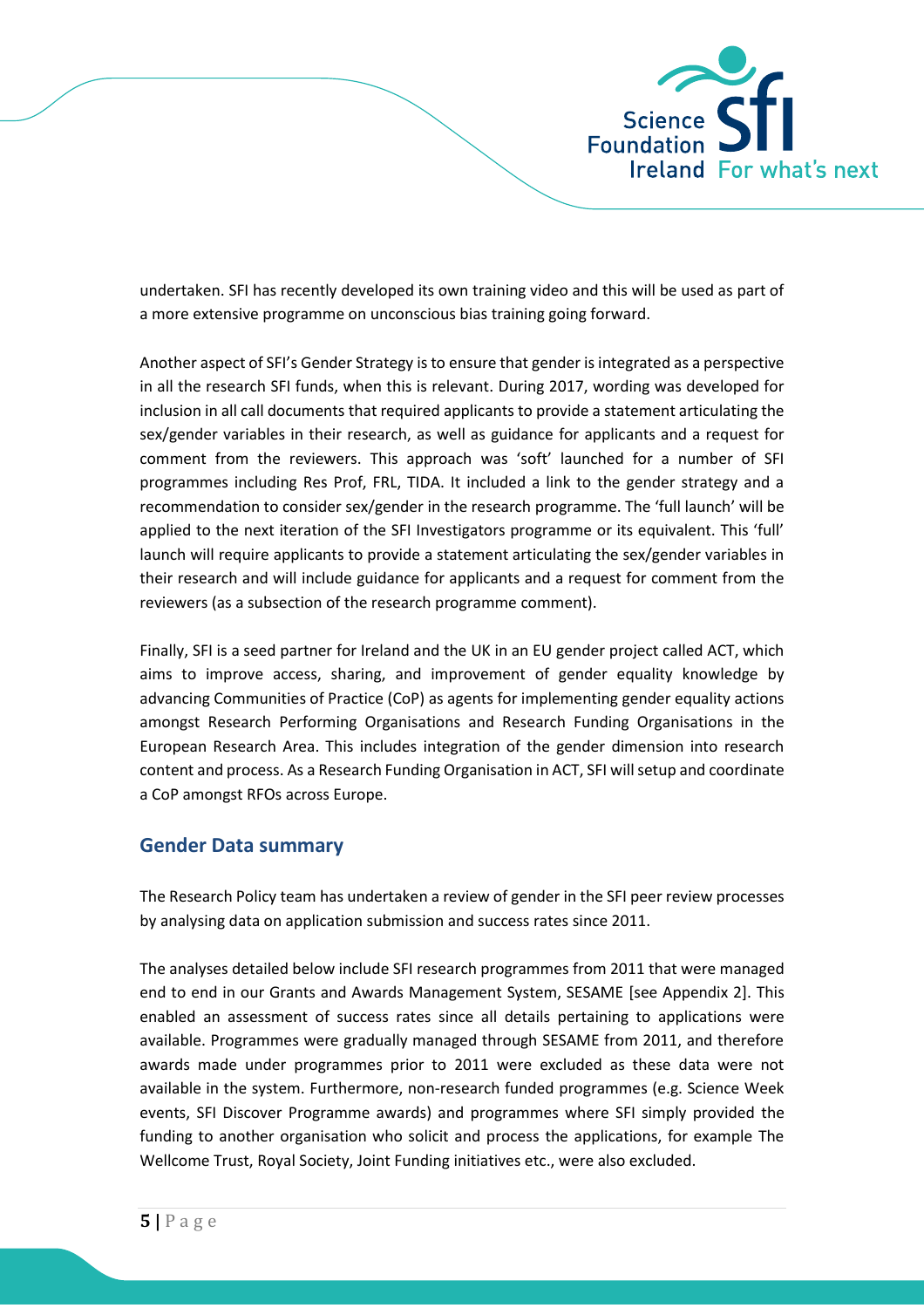

The analyses include awards offered by SFI, irrespective of whether the award was accepted or declined by the applicant, as this best represents completion of the SFI peer review processes. Where awards were transferred or underwent different ownership after their inception, data were based on the lead applicant's self-declared gender at the time the award decision was made. The award amounts refer to direct costs only.

It should be noted that allocating SFI Research Centre awards to a single lead applicant distorts the award amount data and therefore these data are presented with (Figure 1) and without (Figure 2) those corresponding to the SFI Research Centres.

In 2017, SFI achieved its Agenda 2020 target of making 25% of its awards to female researchers and this target has now been revised upwards to 30%. The most recent analysis of SFI award holders shows that the percentage of female SFI Award Holders Active in 2017 was 26%, up on 23% in 2016 and 21% in 2015 (Source: SFI Research Outputs Census 2017). The percentage of female team members (those employed on SFI awards) was 37%, an increase on 35% in 2016 (Source: SFI Research Outputs (Census) 2017), which represents progress towards redressing gender imbalance.

As part of this report, we present gender disaggregated data analyses for SFI's review processes (with exclusions as described previously) between 2011 and 2018. We also present gender data for the 2012 and 2013 SFI Research Centres.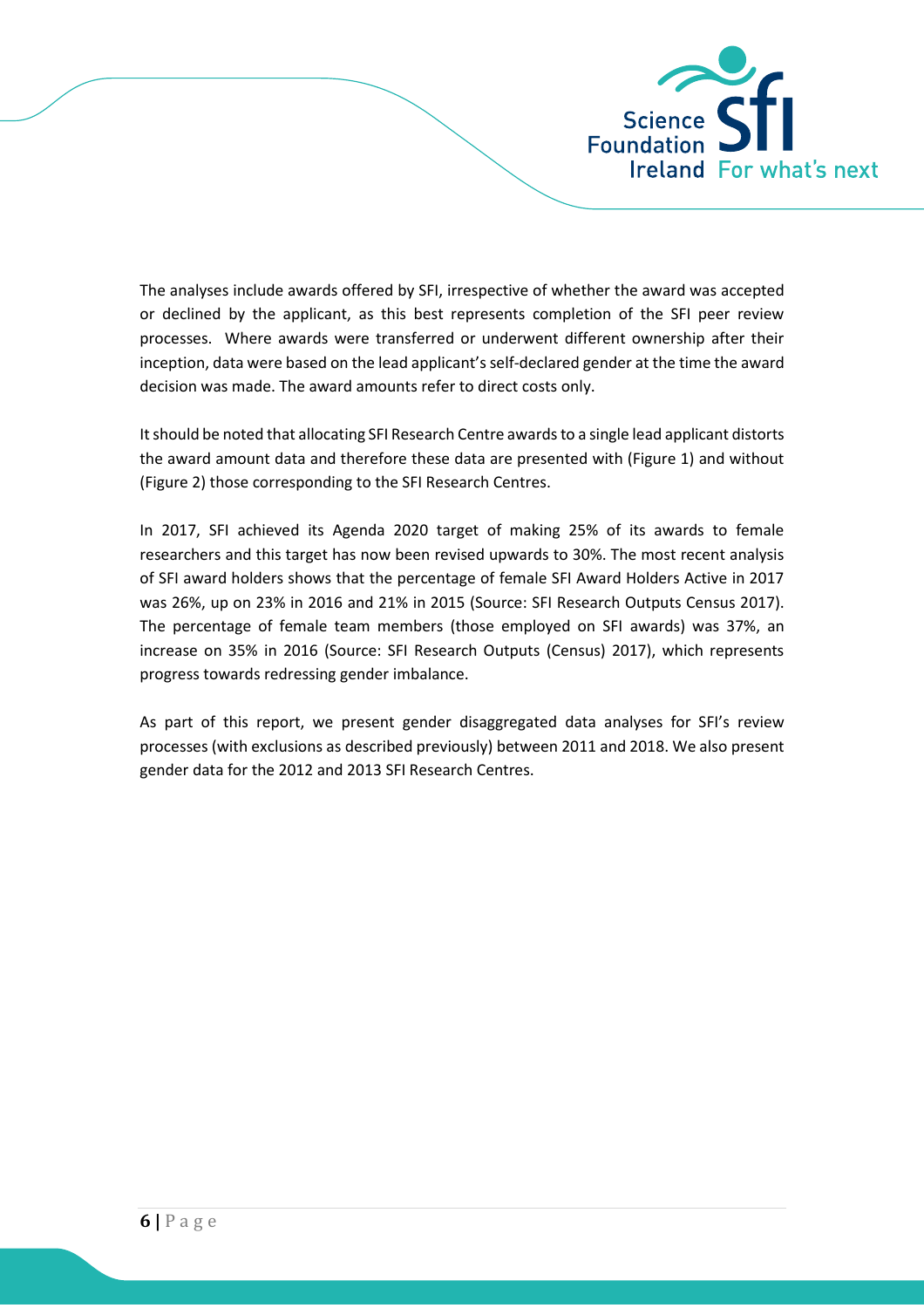

*Figure 1: Analysis of SFI review process (including SFI Research Centres)*





# Applications submitted by gender



## Awards granted by Gender





### Average award amount

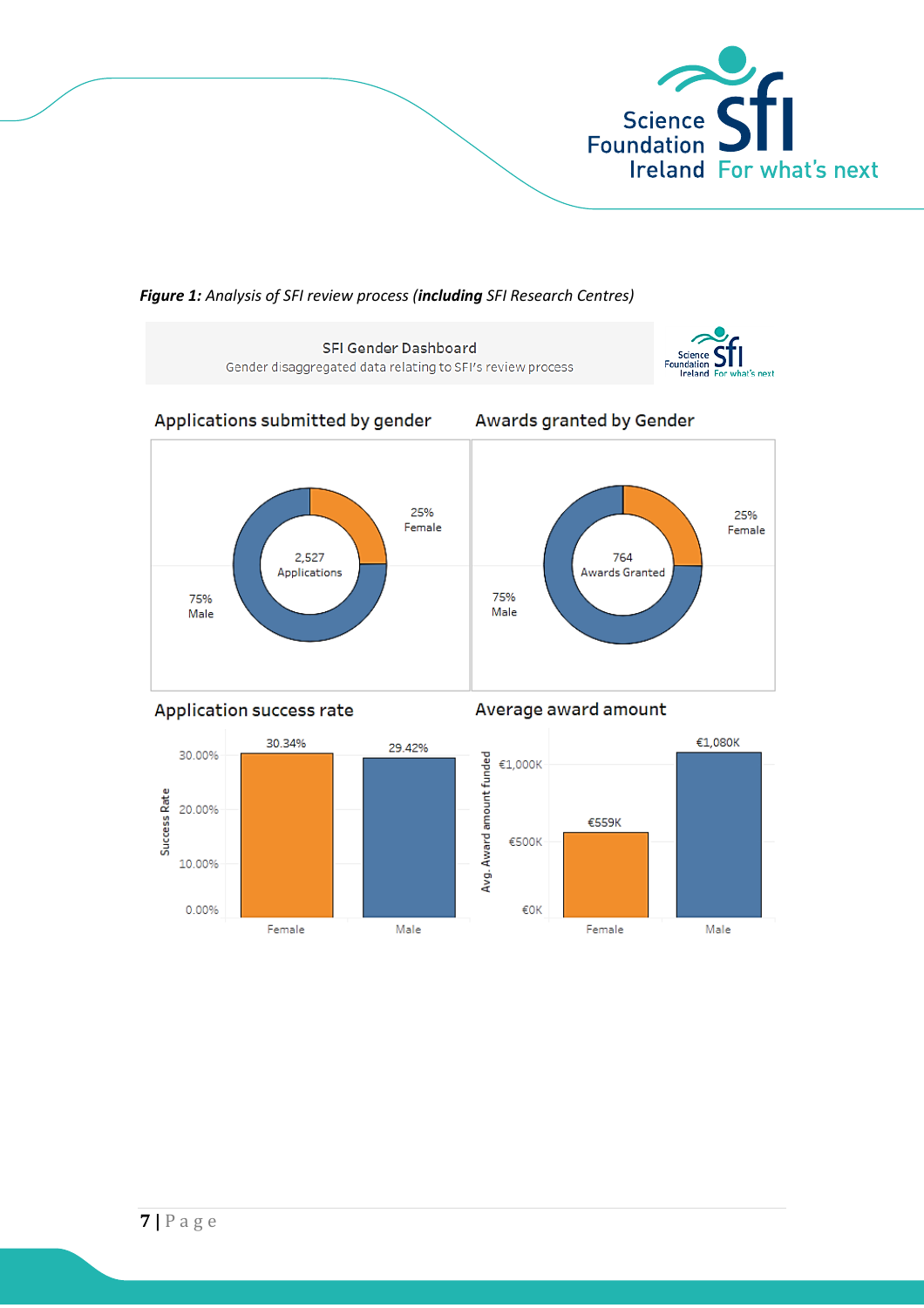

**SFI Gender Dashboard** Gender disaggregated data relating to SFI's review process Applications submitted by gender Awards granted by Gender 25% 26% Female Female 2,464 748 Applications Awards Granted 74% 75% Male Male Application success rate Average award amount €600К €558K 30.31% 29.57% 30.00%

*Figure 2: Analysis of SFI review process (excluding SFI Research Centres)*

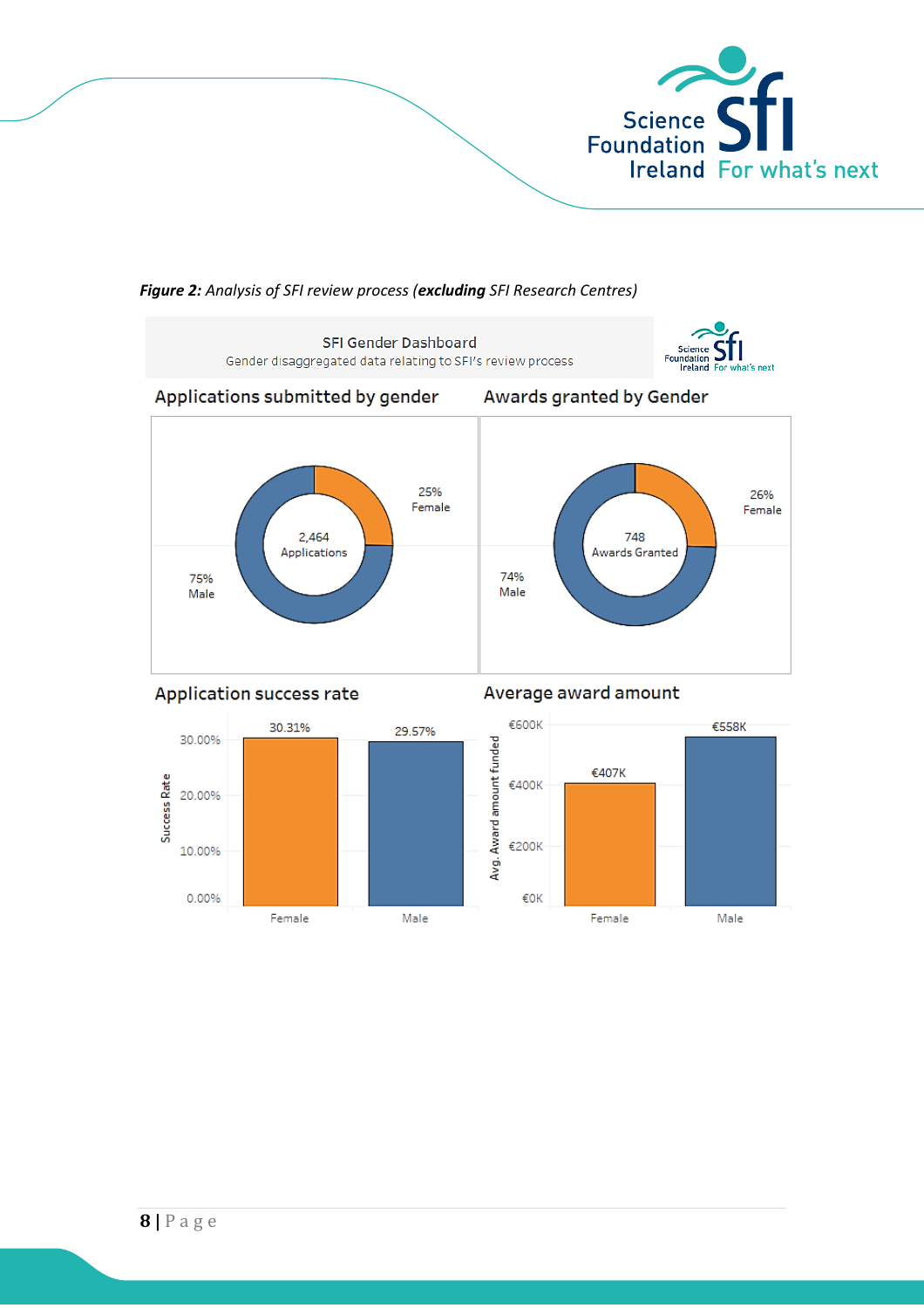

To fully understand the difference in average award amount funded we compared the total funding requested to the final amount funded (direct costs) which is presented in Figure 3.



*Figure 3: Total funding requested compared to final award (as per Letter of Offer)*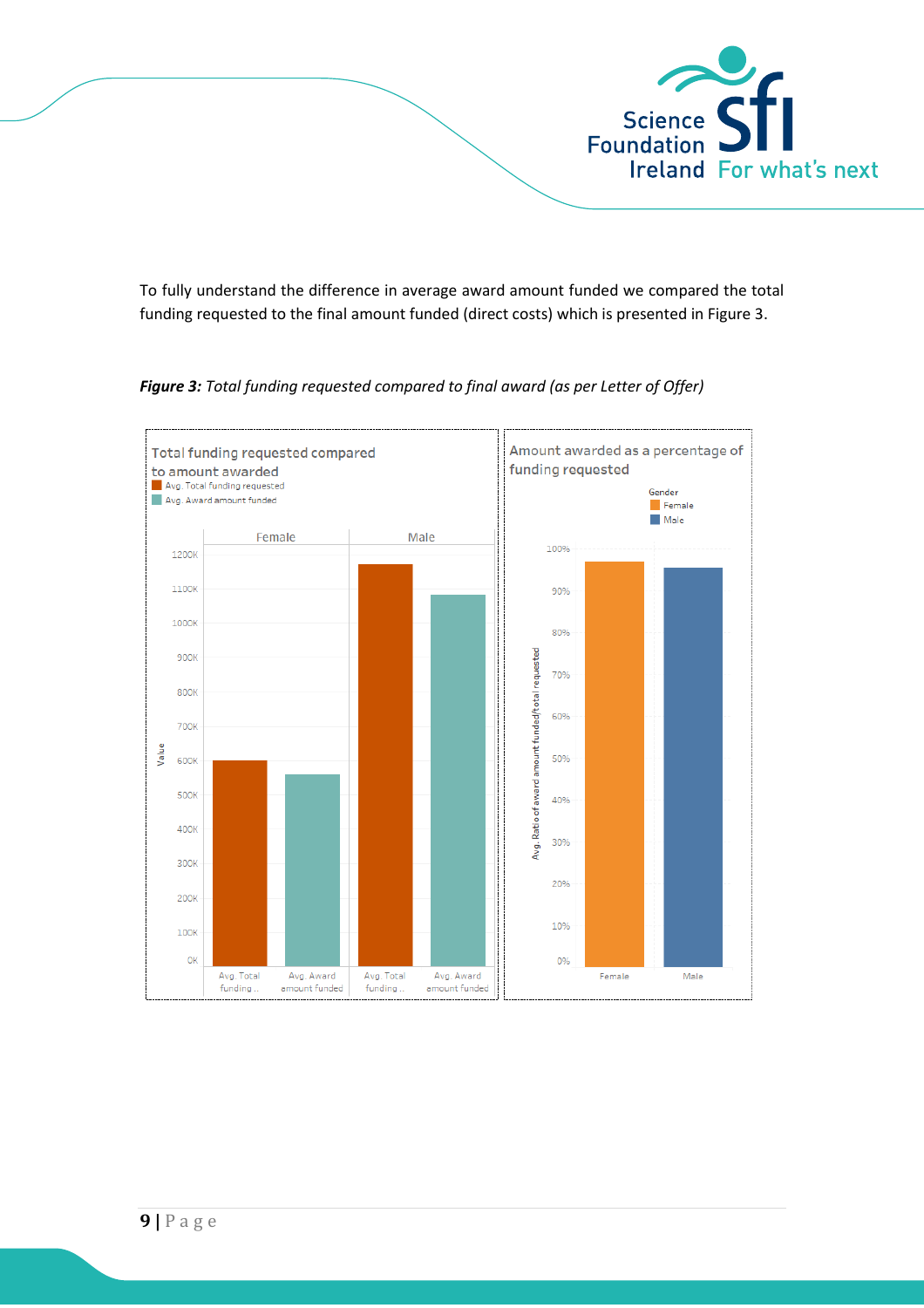

*Figure 4: Breakdown of SFI Success rates by Funding Programme*



| Abbreviated programme name | <b>Full Programme name</b>                        |
|----------------------------|---------------------------------------------------|
| <b>CDA</b>                 | SFI Career Development Award                      |
| <b>FRL</b>                 | SFI President of Ireland Future Research Leaders  |
| IF                         | SFI Industry Fellowship                           |
| <b>IvP</b>                 | SFI Investigator Programme                        |
| IvP-Project                | SFI Investigator Programme - Project award        |
| <b>PIYRA</b>               | SFI President of Ireland Young Investigator Award |
| <b>RC</b>                  | <b>SFI Research Centres</b>                       |
| <b>RP</b>                  | SFI Research Professorship Programme              |
| <b>Science Policy Res</b>  | SFI Science Policy Research Programme             |
| <b>SIRG</b>                | SFI Starting Investigator Research Grant          |
| Spokes                     | SFI Spokes Programme                              |
| <b>TIDA</b>                | SFI Technology Innovation Development Award       |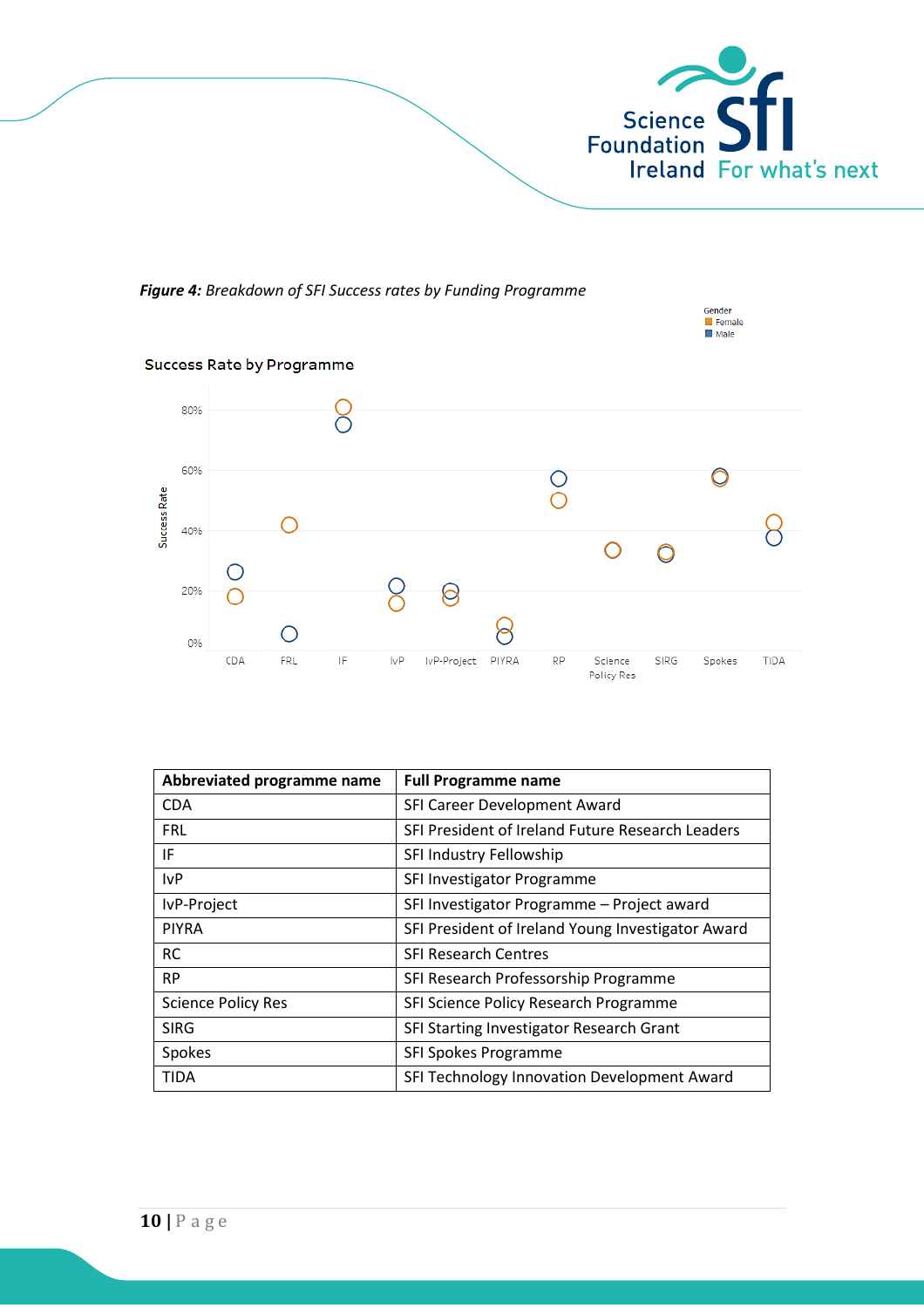

13%

Female

#### **SFI Research Centres review process**

The following is an analysis of the applications, awards granted and success rates for SFI Research Centres in 2012, 2013 and 2016.

#### *Figure 5: Analysis of SFI Research Centre review process*

SFI Research Centre Gender Dashboard Foundation<br>Ireland Gender disaggregated data analysis of the review process for SFI Research Centres Applications submitted by gender Awards granted by Gender



#### Application success rate

Average award amount

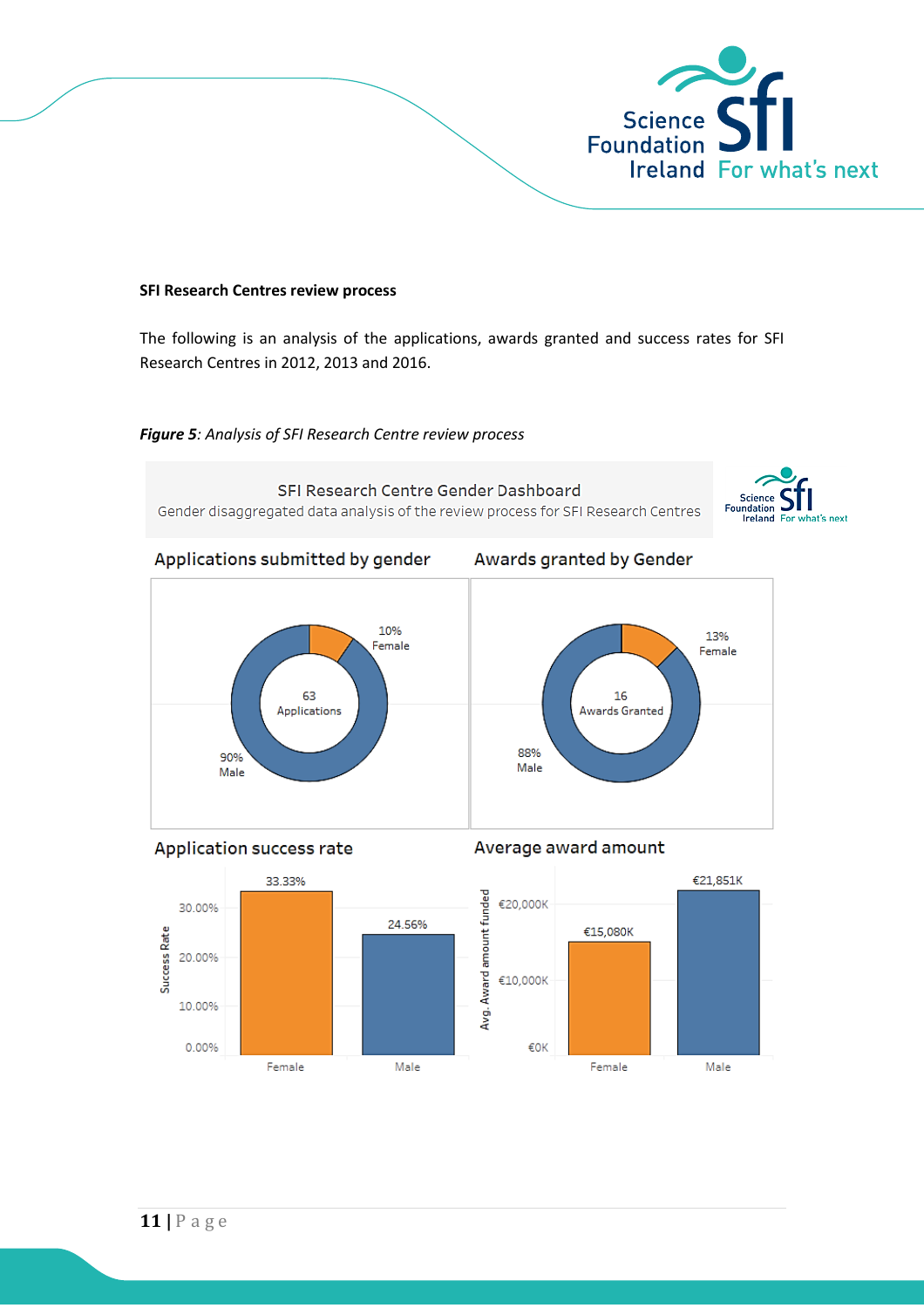

Gender<br>E Female<br>E Male

*Figure 6: Success rates for SFI Research Centres year on year*

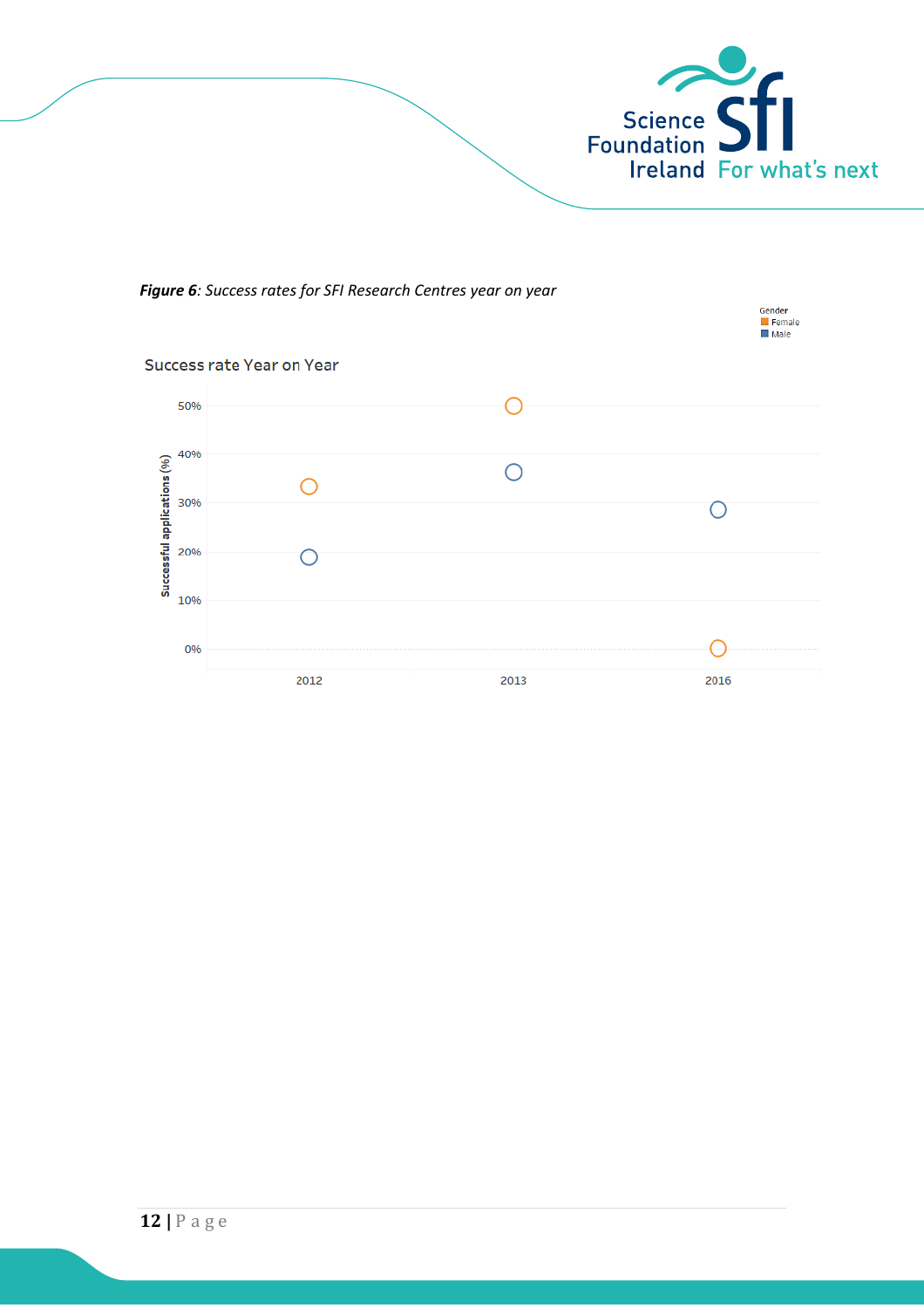

#### **Current gender balance in the SFI Research Centres**

These data were compiled using 'team member' data for each SFI Research Centre available in SESAME. The data were verified by the SFI Research Centres team during H1 2018. They were then cross referenced to SFI's validated list of Principal Investigators and Funded Investigators.

These data reflect the original 12 SFI Research Centres (2012 and 2013) since recruitment within the five 2016 SFI Research Centres is still ongoing.

SFI's target for gender balance across team members in Agenda 2020 is 40%, and therefore it is encouraging to note that 5 of the original 12 Research Centres have reached, or are approaching, this target.

It is worth noting that as part of their Phase 2 application for funding SFI Research Centres are required to develop a Gender Action Plan and set a target for each year of the award against a 'gender balance' key performance indicator.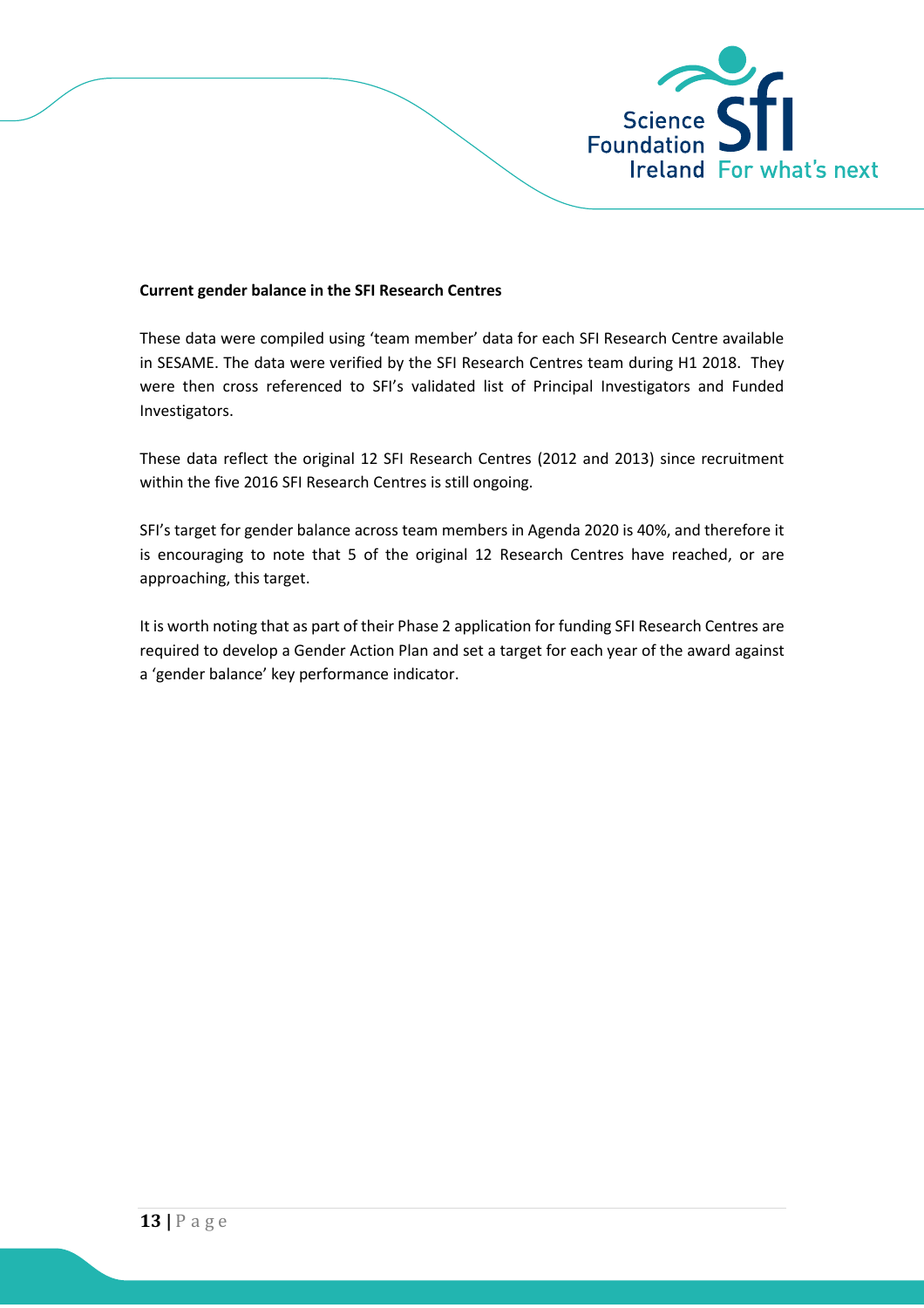



*Figure 7: All team members in SFI Research Centres*

SFI recognises that there is a gender imbalance at leadership level in the SFI Research Centres. Up until late 2017, 2 of the 12 SFI Research Centres (2012 and 2013 cohort) had female directors, some of whom have since taken up other senior university positions.

Professor Linda Doyle, previously the Director of Connect, was appointed Dean of Research at Trinity College Dublin in November 2017.

Professors Louise Kenny and Geraldine Boylan were co-directors of the Infant SFI Research Centre until December 2017, when Professor Kenny took up the position of Executive Pro Vice Chancellor of the Faculty of Health and Life Sciences at the University of Liverpool.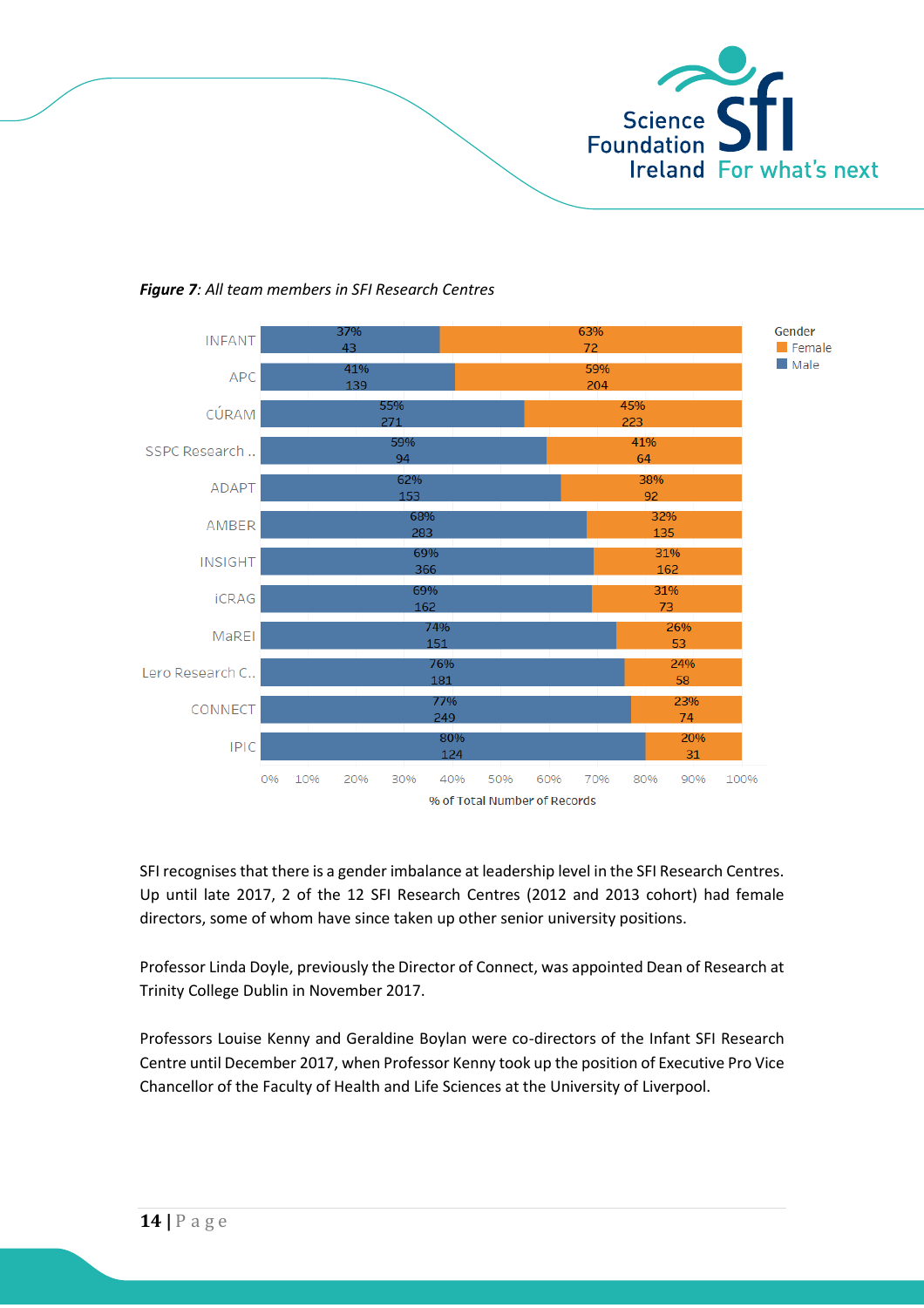

## **Appendix 1**

Science Foundations Ireland's Gender Strategy sets out the agency's roadmap to improve the representation and progression of women in all aspects of STEM careers in Ireland. Full details can be found [here.](https://www.sfi.ie/resources/SFI-Gender-Strategy-2016-2020.pdf) The strategy comprises three strands, which are a s follows:

- Strand 1 of the strategy focuses on gender equality across Science Foundation Ireland education and public engagement initiatives, with the aim of increasing the participation and interest of girls in STEM-related activities
- Strand 2 targets female representation within the Science Foundation Ireland funded portfolio and Science Foundation Ireland review panels. Concrete measures to achieve these targets are outlined
- Strand 3 will ensure that gender perspectives are integrated into the research content of Science Foundation Ireland-funded research programmes